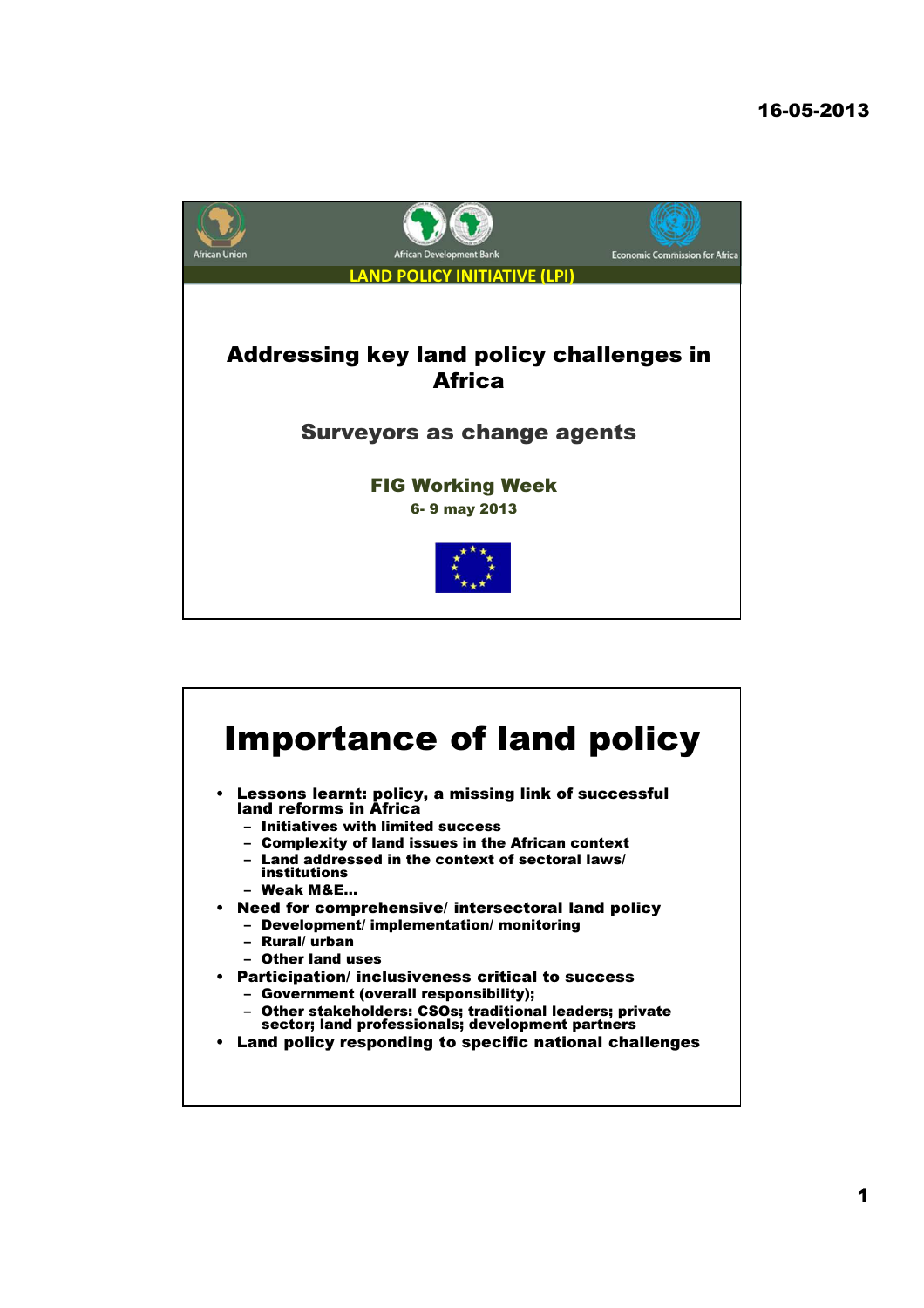#### Key land issues identified/ discussed

- Complexity of land issues in Africa
	- Diversity (Ecological, historical, economic, political; legal pluralism…
	- Rapid change (Population growth; urban development; climate change…)
	- Political implications
- State sovereignty over land
- Customary based land rights/ systems
- Gender and access/ ownership of land
- Land for agricultural development/ other economic uses
- Land taxation
- Land use planning
- Challenge of innovative/effective land administration systems
- Emerging land issues: LSLBI…

# Engaging surveyors in land policy development

- Tendency not to involve surveyors in teams leading land policy development
	- Usually lawyers, economists, sociologists…
	- Perception of role of surveyors
- Role of Surveyors as knowledge providers
	- Need for evidenced based policy processes
	- Mapping land uses and rights
	- Desegregation of data by stackeholder category (gender…)
- Contributing to policy/ technology options
	- Securing all bundles of rights (ownership rights; use rights…)?
	- Decentralisation of land rights delivery systems through technology?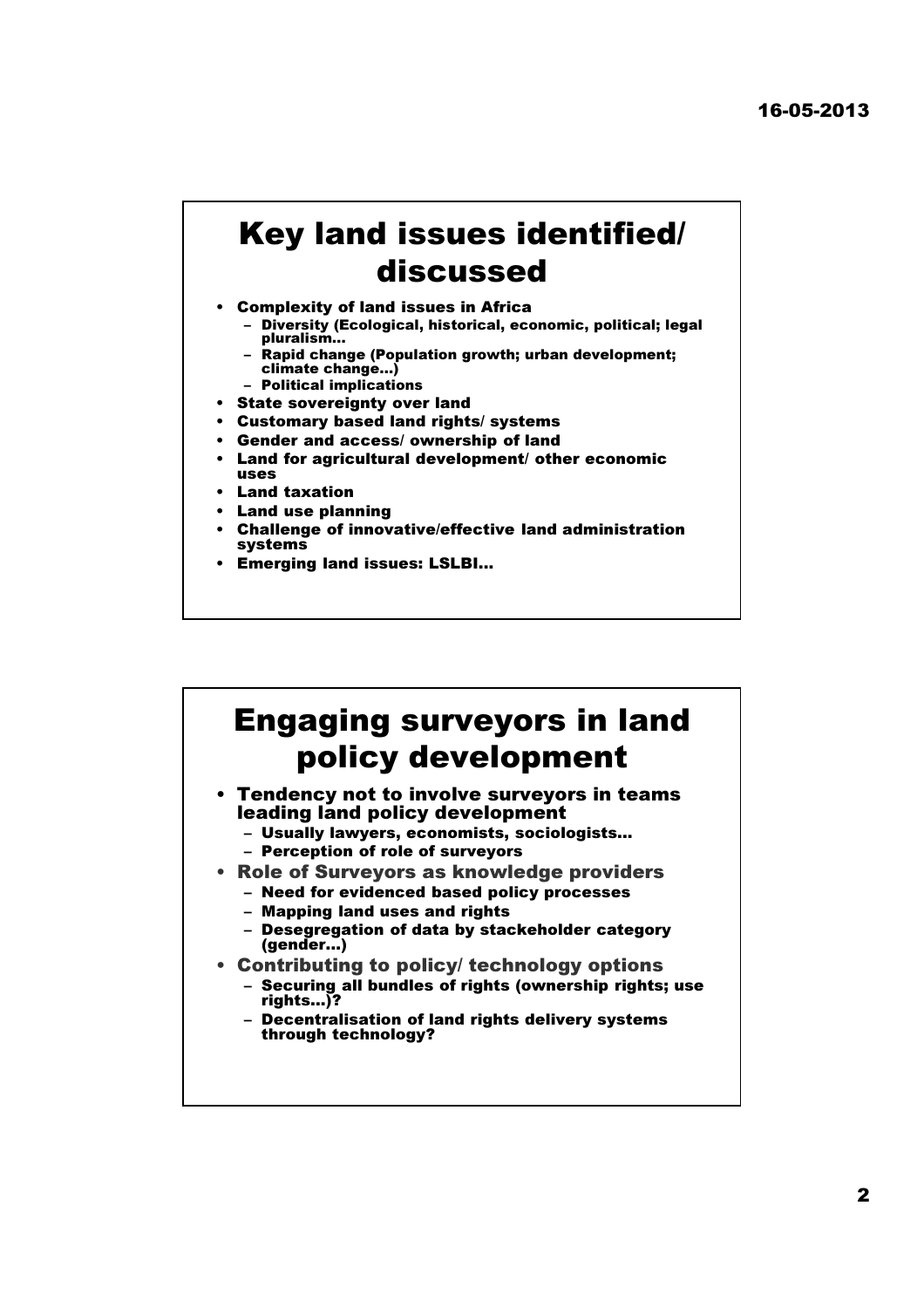### Challenge of customary land rights

- Majority of African lands owned/ claimed under customary regimes
- Legitimacy vs. legality
- New trend of land policies: acknowledging legitimacy of land rights (governance)
- How to document/ secure customary based land rights?
- While making land available for investments?

## Challenge of improving land administration systems

- Key impediments to land policy implementation identified
	- Defects in policy development
	- Lack of implementation strategies
	- weak capacity to manage change
	- Inadequate baseline data
	- Inadequate implementation infrastructure
	- Weak M&E systems/ mechanisms of land policy…
- Better understanding the new land reforms (advocacy)
- Enhancing the capacity of those in charge of implementation of the policy: Change agents
- Contributing to M&E of land policy (data)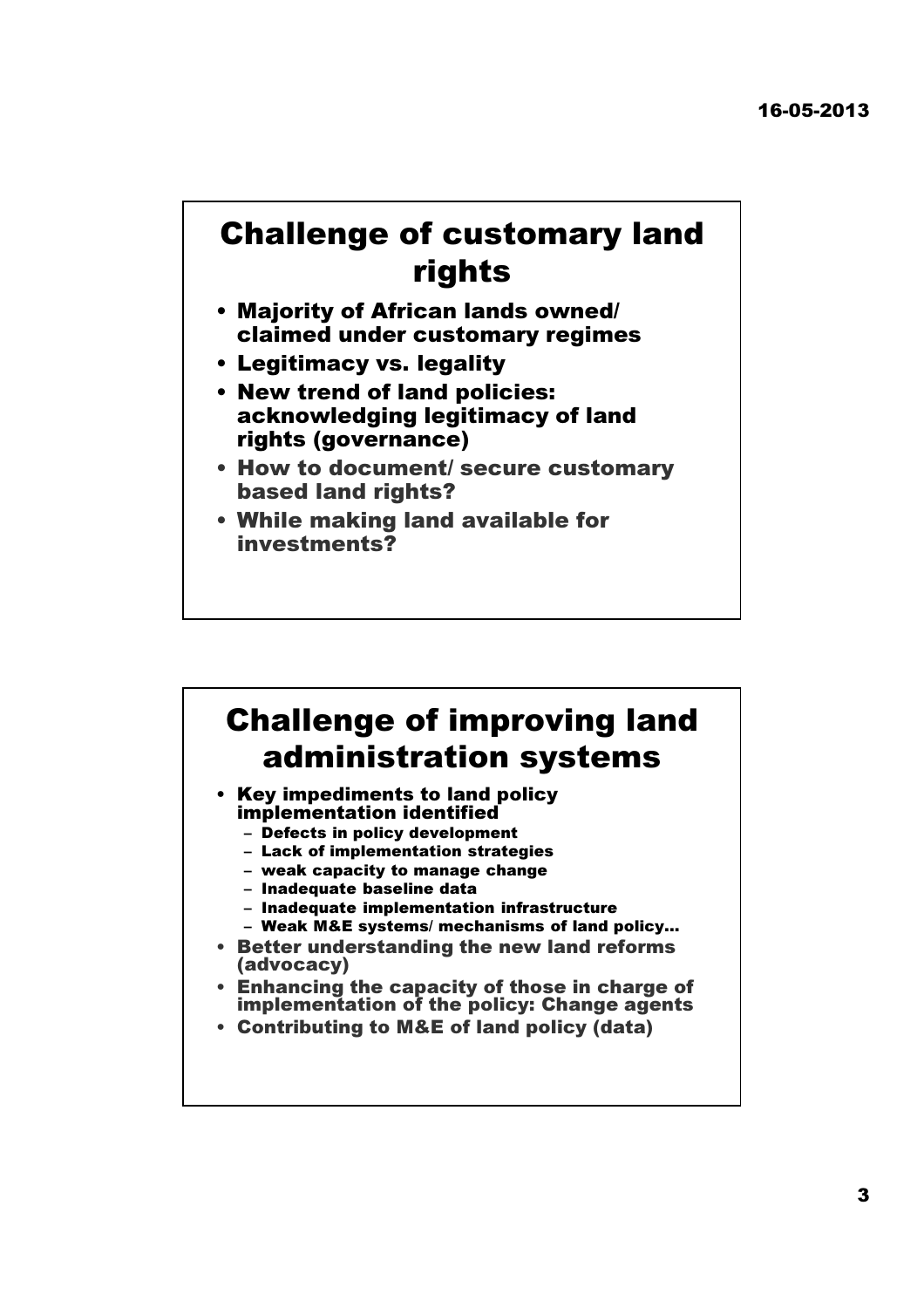

• Lack of knowledge of existing land resources

- What amount of lands suitable for agriculture?
- Where are lands available for allocations?
- Claimed rights of communities (ownership rights; use rights…)?
- Availability of lands in a long term perspective
- No consideration of land based resources in land allocations
	- Access to water resources – Pastoral land use
	-
	- Forest use rights (hunting; gathering; access to medicinal plants…)
	- New ecosystem services
- Value of the land allocated to investors
- Africa targeted partly because land extremely cheap (in fact no cost)
- What value for rural lands (usually underestimated…)
- Compensation
	- How to compensate: customary land rights not recognised by laws
	- Who to compensate: Customary land rights are collective (women…)

## Challenge related to land taxation

- Land policy processes are expensive – African governments relying heavily on donors
- Land is a basis for generating resources and attracting investments
	- Clear property rights have potential of increasing revenues
	- No taxation for rural lands
	- No efficient systems in urban areas
- How to establish effective and socially equitable land taxation systems both in urban and rural areas?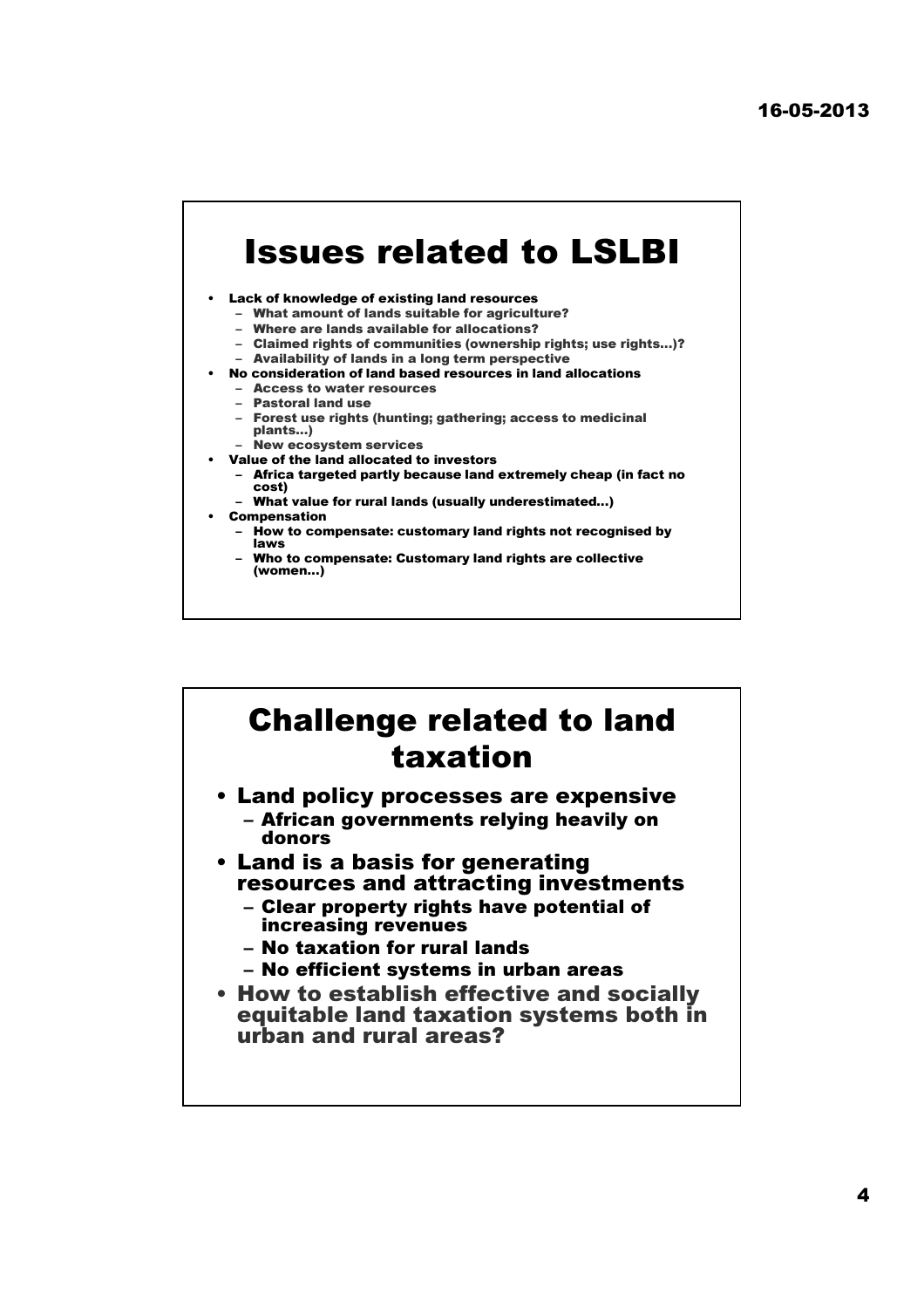#### Potential areas of collaboration/partnership

- Obj. 2: Mainstreaming land in the agenda for africa's development
	- 2.3: review plans and strategies of selected countries and advocate for inclusion of land
- Obj. 3: Enhance synergies/ coordination & mobilise resources
	- 3.1: Enhance synergies/ cooperation among partners in support of AU Declaration (concept notes; MoUs…)
- Obj. 4: Improve communication, advocacy in support of the implementation of AU Declaration awareness raising
	- 4.2: Develop/ disseminate advocacy materials in support of land policy development/ implementation

#### Potential areas of collaboration/partnership-2 • Obj. 5: Enhance knowledge generation and build evidence in support of land policy formulation/ implementation – 5.2: Women's land rights – 5.3: Customary land rights – 5.4: Land administration – 5.6/7: LSLBI: assessment/ principles • Obj. 6: Enhance capacity & skills in support of land policy formulation/ implementation – 6.1: Capacity development framework – 6.2: Improvement of curriculum on land policy in institutions of higher learning – 6.3: Action research to fill knowledge gaps – 6.4: Technical assistance to member states (on request) • Objective 7: Knowledge management – Bi-annual conference on land • Obj. 8: M&E – 8.1: Develop M&E framework for land policy with indicators – 8.2: Pilots for M&E